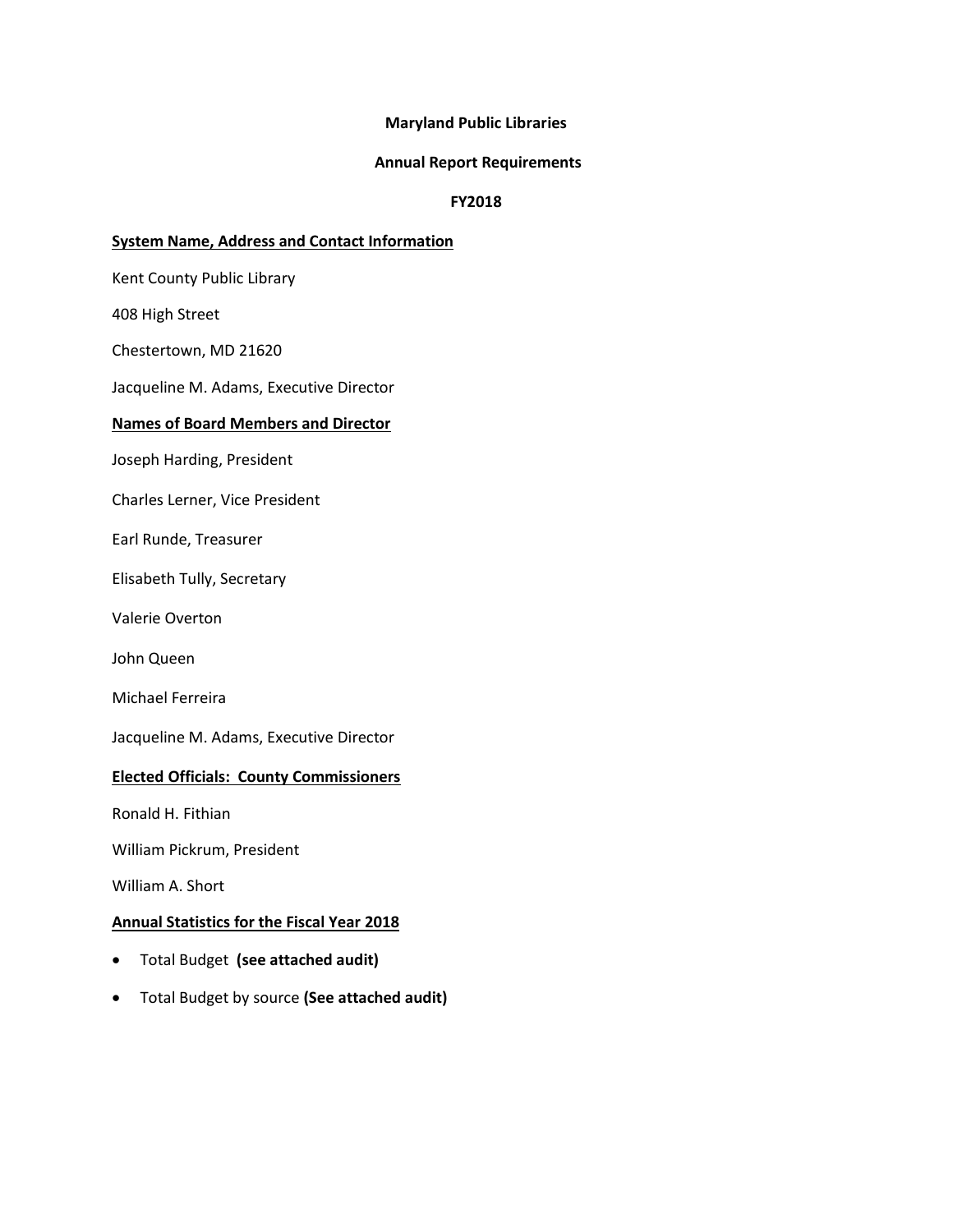### **Other Statistics**

- Branches & Bookmobiles **(3)**
- Materials Collection **(41,939)**
- Digital Items **(84,691**)
- Materials Circulated **(139,683)**
- Registered Borrowers (**12,795)**
- Information Questions Answered **(2,630)**
- Number of Library Visits **(111,269)**
- Number of Programs/Attendance **(488/7,494)**
- ILL (received) **(2,544)**
- Personnel **(12.75 FTE)**
- Public Access Computers **(33)**
- Public Computer Sessions **(15,429)**
- Public WiFi Sessions **(46,124)**

## **2018 Highlights**

Strategic Long Range plan goals were developed, implemented and achieved including:

# **Energized the library collection based on our community's preferences, a multiplicity of formats, and the changing nature of publishing:**

- Implemented Polaris Integrated Library System Acquisitions Module
- Issued monthly statistical reports that used the enhanced capabilities of the new Polaris ILS system
- Refreshed/weeded the nonfiction collection at Chestertown in anticipation of reduced collection space
- Refreshed and refurbished collections at North County and Rock Hall Branches
- Investigated and implemented ways that vendor/statistical reports can assist in assessing patron interests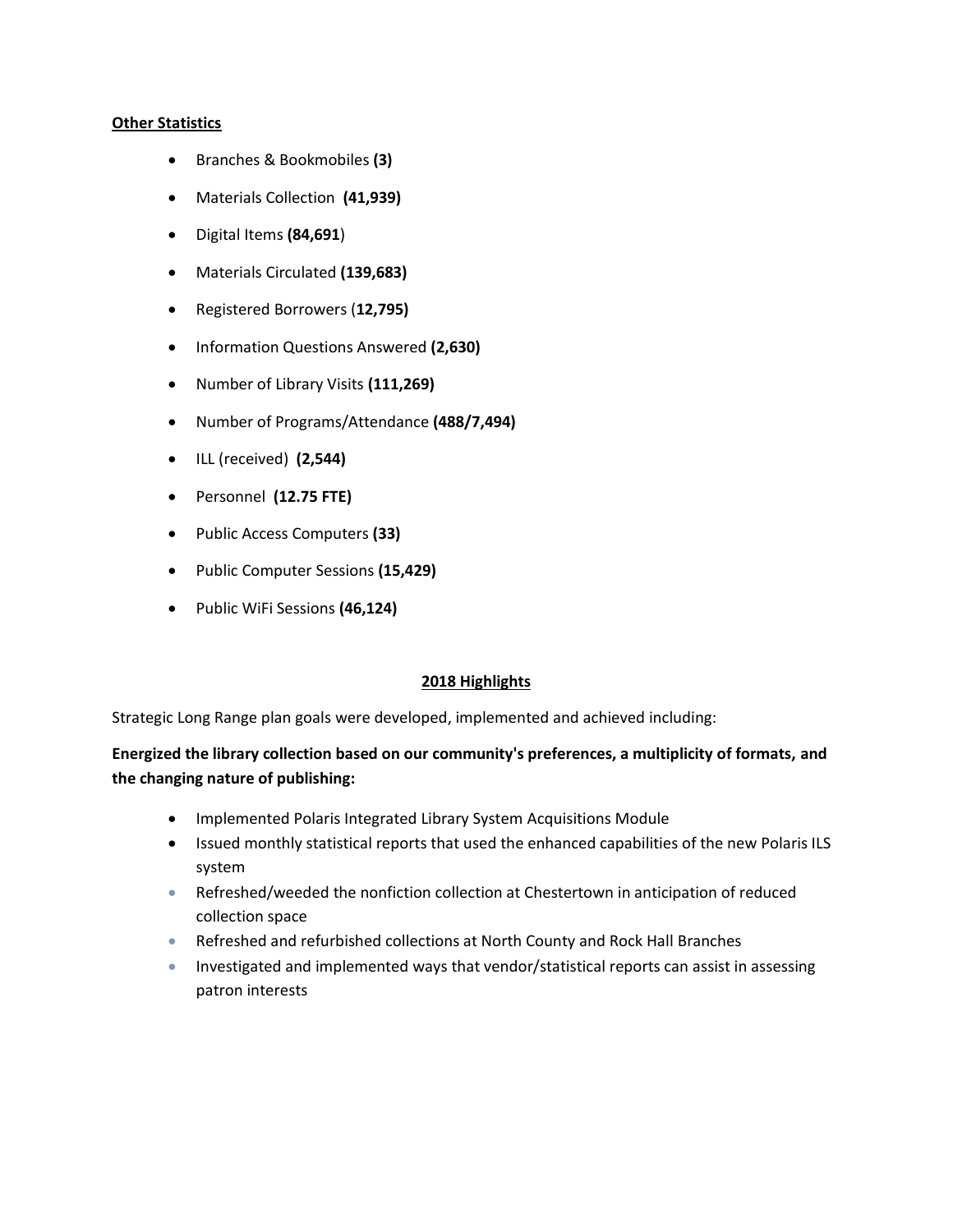# **Excelled in providing services that support the technological needs of the community:**

- Completed Polaris Integrated Library System implementation
- Completed at least twenty one-on one technology appointments to provide patrons with customized instruction
- Conducted monthly sessions to answer technology questions
- Offered at least four programs that incorporated digital library resources
- KCPL was the recipient of a FY18 LSTA Innovation Grant to create and implement Homework Carts at all locations. The Homework Carts were later enhanced with Chrome Books for student use

## **Enhanced library spaces to encourage collaboration, social interaction, and reading enjoyment**

- KCPL was awarded State Capital Grants in FY 2017 and FY 2018 to implement Project 20/20 by installing an updated HVAC system, redesigning the children's department, upgrading the electrical system and creating a collaborative/teen area with flexible plans for current and future technologies in the Chestertown Library
- Evaluated hours of operation and program offerings at Rock Hall and North County based on patron input and statistical data for visits, circulation and programming. Changed hours at Rock Hall to accommodate after school activities

# **Expanded outreach so that the community will better use and value library services**

- Planned specific outreach activities in towns of Millington and Betterton that included assistance with setting up a community center, a summer reading program and story times.
- Staff gave presentations at Board meetings that highlighted staff roles in the library/community
- Provided public programs in partnership with multiple community organizations (see below)
- Reviewed and updated policies over 5 years old and created new policies to address current issues
- KCPL continued outreach to major organizations and civic entities. We initiated and maintained these valuable community partnerships and collaborations so that the community will better use and value library services

The Foundation for the Kent County Public Library was again the recipient of a PNC Grow up Great Grant to support the FY18 summer reading program. This year's program provided a unique concert experience for young children with 350+ children registered and a 70% completion rate out of the children who participated. We were able to bring in a didgeridoo artist for a culture and music program, provide a magic show for children at three of our branches, and have several music themed hands on programs including Guitar Pick Art, Instrument Making, and The Science of Sound. These family programs are extremely valuable in showing what the library has to offer, modeling positive parent/child interactions, and teaching families the importance of purposeful play. Our main target was the families located in our Title I school districts, but we were able to reach children and families from all areas. By partnering with our local schools' Explore It! Program, we were able to offer several programs targeted to each age group that featured our reading and music literacy goals. We made a concerted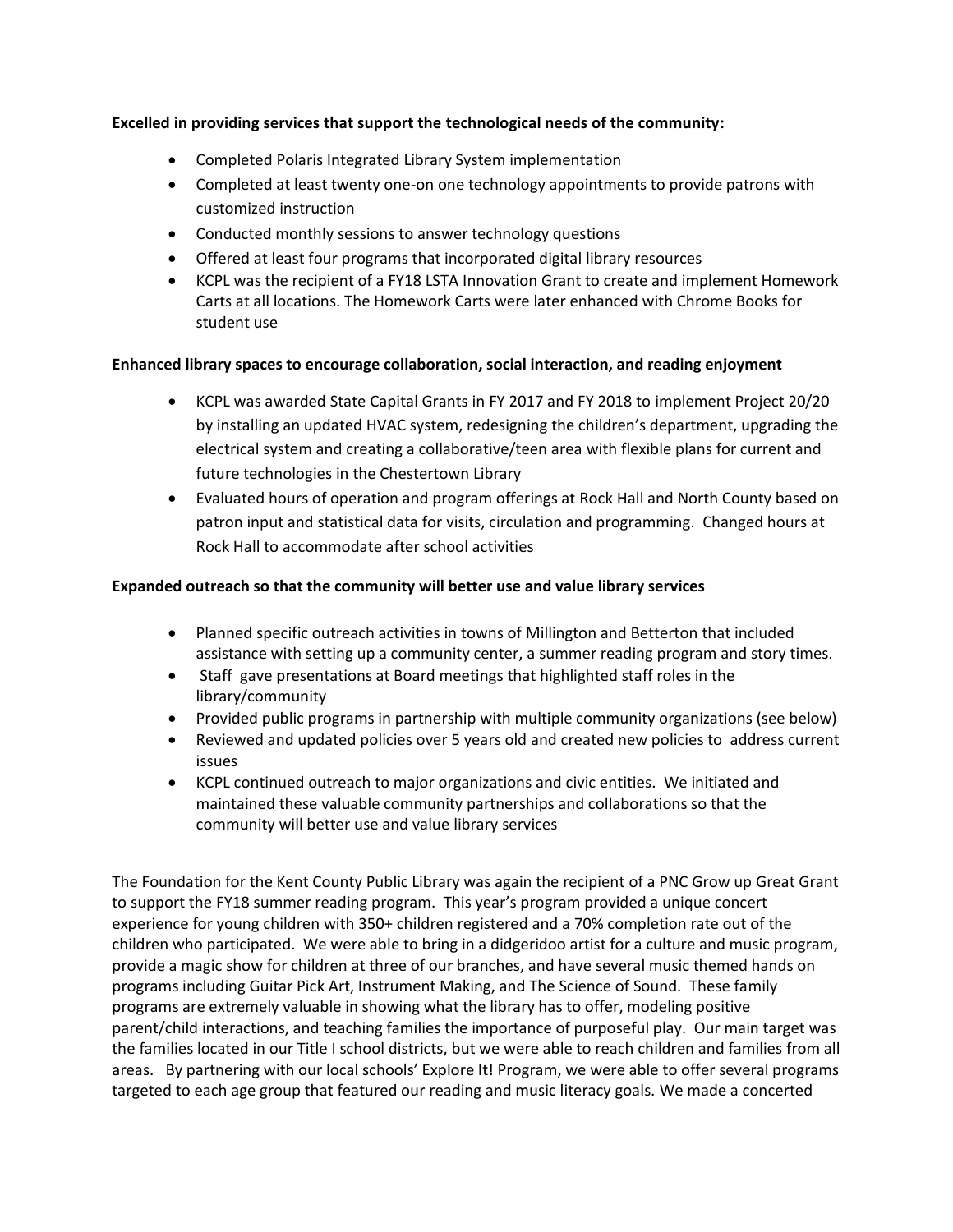effort to encourage the participation of all summer school students in the summer reading program by visiting them, hosting field trips, and taking prizes and books to the schools. We also provided an online version of the summer reading program to expand participation.

KCPL was the recipient of a LSTA Staff Development Grant that enabled two staff members to further their formal education and received scholarship funds that enabled three staff members to attend the MLA Conference.

Trustee membership remained constant and their engagement remained high. Two new members: Valerie Overton and Michael Ferreira were appointed to a five year term. John Queen was appointed to a two year term to finish out the term for a member who had resigned.

The community, in the form of the municipalities, volunteers, the Friends of the Kent County Public Library, the Foundation for the Kent County Public Library and the general community continued their support.

# **2018 Service Highlights**

## **Children and Teen Activities**

KCPL served 5,719 patrons at 240 youth classes/events

# **S (Science) T (Technology) E (Engineering) M (Mathematics) activities included:**

- **STEMWorks Festival**
- Reptile Show
- **Dinosaurs Rock**
- **EXEC** Little Tongers Oyster Boat
- **Building Mason Bee Houses**
- Papier Mache Studio
- **E** Cardboard Cities
- **Stinky Storytime**

## **Children/Teen Technology Classes**

- Minecraft
- Wii Gaming
- Brush Bots
- **•** LEGO Activities
- Doodle Pens

## **Other Children's Programs:**

- Author visit with Matt De la Pena
- Cat's Pajama Concert
- Stamped with Kindness Letter/Card Writing Program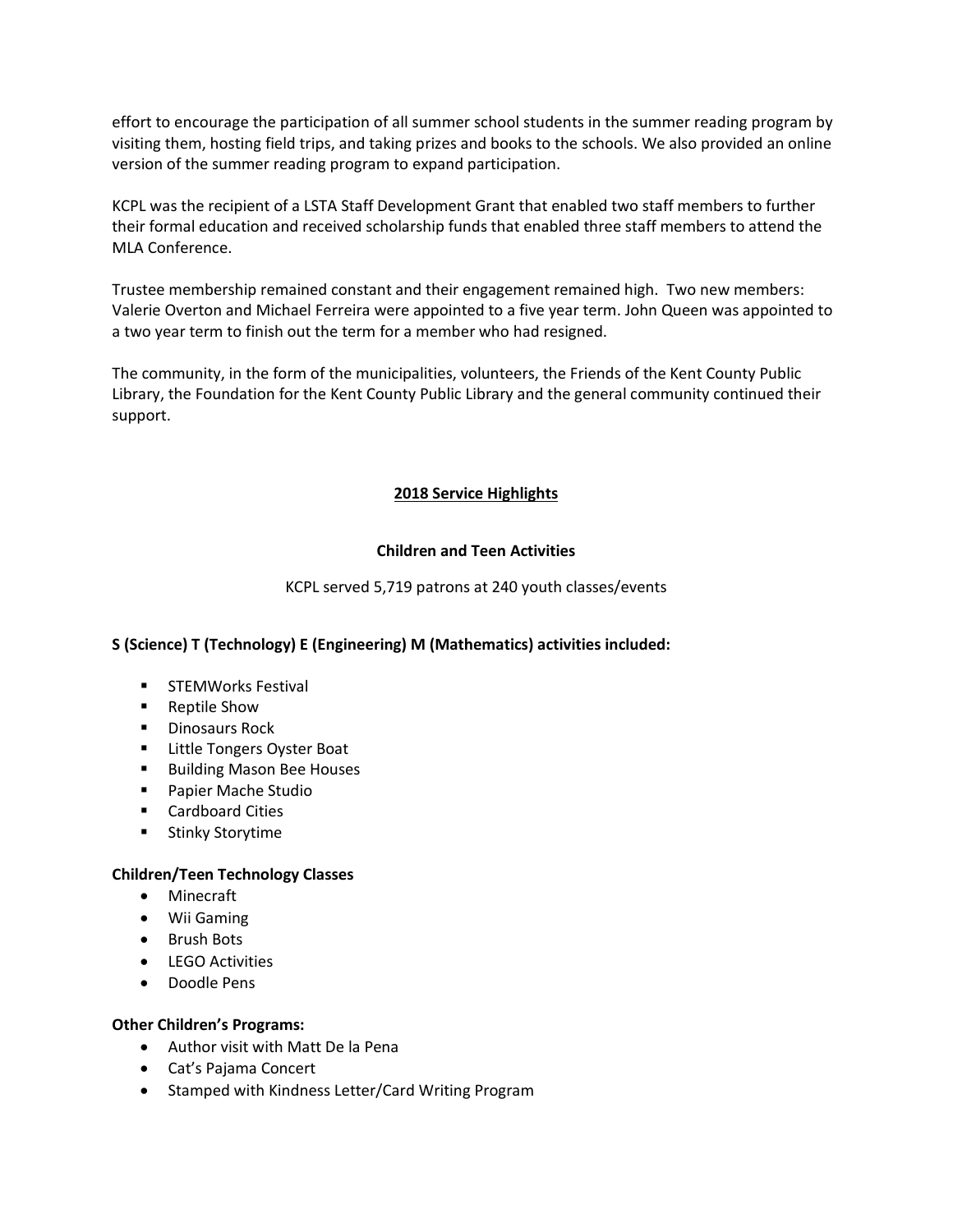- Family Fort Night
- Soap Making
- Miniature Fairy House Workshops
- Build a Sundae Fun Day
- **•** Harry Potter Potions
- **•** Gingerbread Houses
- Valentine's Day Crafts
- Dr. Seuss' Birthday Party
- Star Wars Day
- Tea Party Bonnets
- Escape from Mr. Lemoncello's Library Scavenger Hunt
- Magician Ran'D Shine
- Everyday Instrument Making

## **School Partnerships**

- School visits and tours throughout the year
- School Registrations
- Bilingual Field Trips to two elementary schools

### **Community Outreach**

- Gather Round at the Garfield Theater
- Millington Cookie Exchange
- **•** Community Murals
- Community Unity Day

#### **In addition:**

- Regularly scheduled Story Times
- Baby Story Times
- **•** Preschool Adventures at all locations
- Established an active Teen Advisory Board, a Teen Writing Group, and an excellent group of teen volunteers

#### **Adult Activities**

KCPL served 1,775 patrons at 248 classes/events including:

- Credit & You Workshop
- Essential Oils 101 and Essential Oils Make and Take
- Legacy Day
- Celebrating 27 Years of the Americans with Disabilities Act
- Self-Improvement: Build You Own Self-Care Kit, Laugh Easily and Often, Live Happy! Stay Curious!
- WHEE: Community Performance Art
- Gaming: Game Night at the Library, After Hours Game Night, Board Game Night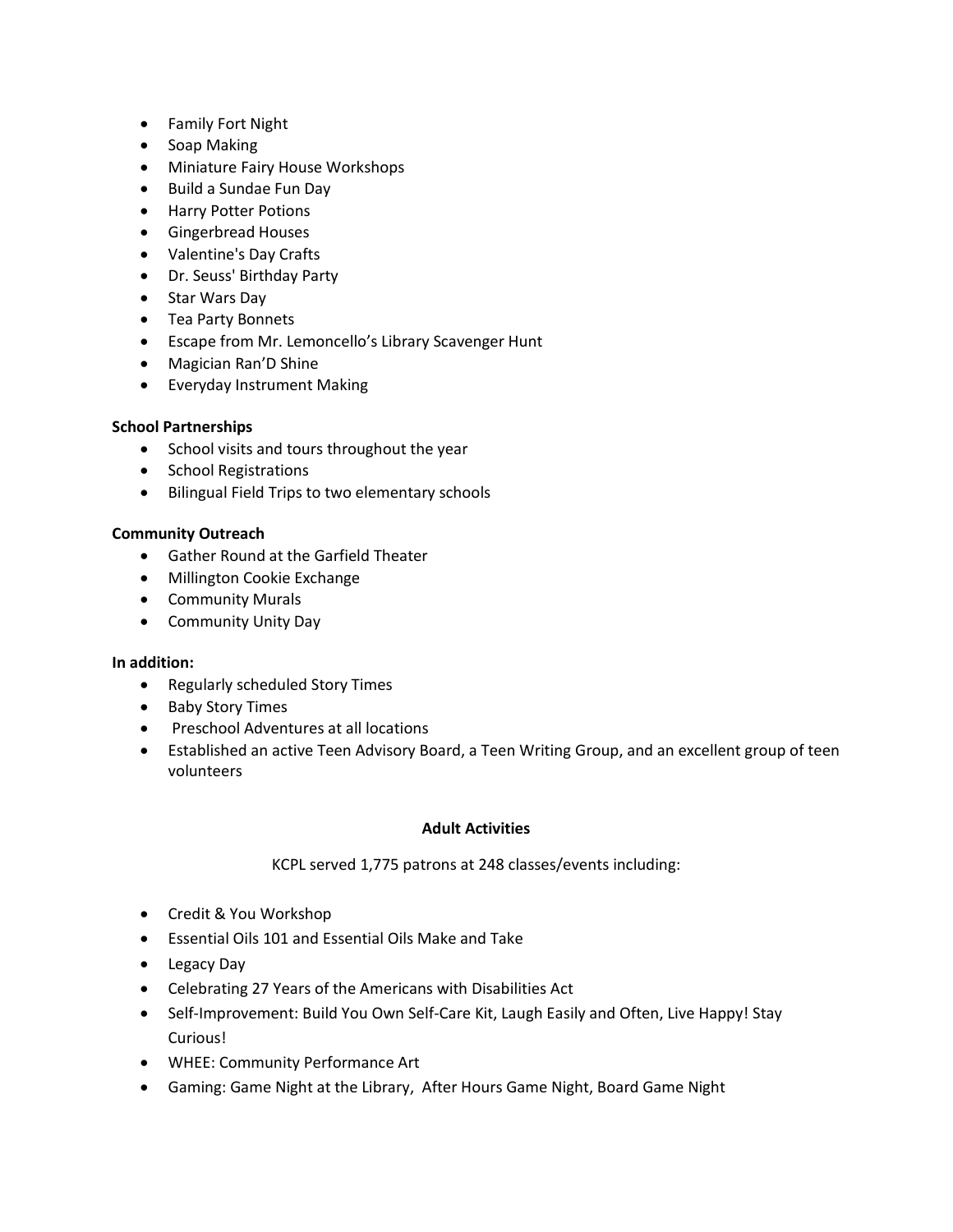- Live Poets in the Library
- **•** 5<sup>th</sup> Annual Toy Train & Model Railroad Exhibit
- Ask an Addictions Expert
- Art Classes: Trash Art, Paint Night, Paper Flowers, Folded Book Art
- Writer's Workshop Series: How to Edit Your Manuscript, Which Way to Publication?, Finding Your Readers: A Writers Guide to Marketing
- Annual Author Event: Kate Larsen: *The Geographies of Harriet Tubman's Life and Legacy*
- Robert Earl Price Author Series: *Poems of Resistance* and *Poems of Resistance: The Heroism of Survival in an Oppressive Society*
- Doug Norton Author Event: *American Presidents, North Korean Dictators and the Elephants in the Room*
- National African American Read In
- 4<sup>th</sup> Annual Seed Swap
- Nutrition: Food Lore and Eat More Veggies

# **Ongoing adult classes/opportunities**

- Needlecrafters group
- Monthly art exhibits by local artists
- Artist Receptions
- Four KCPL sponsored book groups and assistance provided to over 10 community book groups
- Monthly display case exhibits by local organizations
- Weekly films for public viewing and discussion
- Three Writers Groups
- Weekly Chess Club
- Upper Shore Beekeepers
- **•** Family History Discussion Group
- DLLR Veterans representative regular visits

# **Partnerships: KCPL is very proud of our continued relationship with our community partners:**

- Kent County Chamber of Commerce: KCPL hosts an annual "Business after Hours"
- League of Women Voters: regularly hold candidate forums and host an annual African American History Month program
- Board of Elections: Chestertown Library is a designated polling place for early voting and a precinct location on election day
- Maryland Extension Service offers an annual Horticulture Program Series
- UMD Extension 4H Club planted a community garden
- MD Health Connection
- Historical Society of Kent County
- Maryland Department of Disabilities
- Kent Center
- Kent County Arts Council